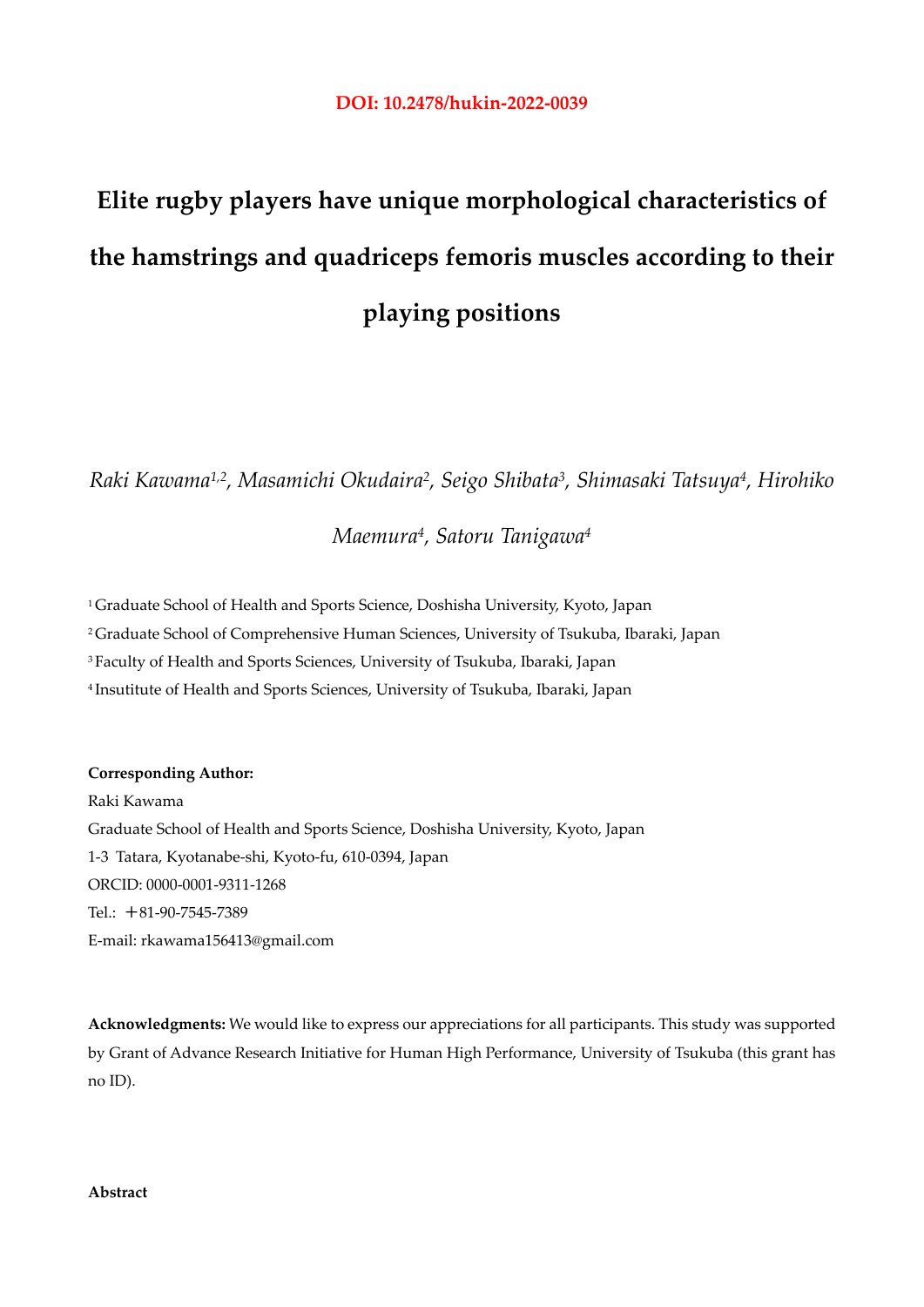Rugby is a popular sport requiring high-intensity and maximal speed actions. Numerous studies have demonstrated that physical performance variables, such as strength, sprinting, and jumping, are different between the forwards and backs. However, there is little information about muscle morphological characteristics specific for each rugby playing position. This study aimed to clarify the morphological characteristics of the thigh muscles in forwards and backs. Ultrasound images were obtained from the proximal, middle, and distal regions of the thigh. Then, the anatomical cross-sectional areas of particular muscles in the hamstrings and quadriceps femoris were calculated for seven forwards, seven backs, and ten non-athletes. The anatomical cross-sectional areas were normalised by the two-third power of lean body mass, and the normalised values of the three regions were averaged as that of the individual muscle. In the hamstrings, the normalised anatomical cross-sectional areas of the biceps femoris long head were significantly greater in forwards than in non-athletes, whereas those of the semitendinosus were significantly greater in backs than in non-athletes. Furthermore, in the quadriceps femoris, the normalised anatomical cross-sectional areas of the rectus femoris and vastus intermedius were significantly greater in forwards than in backs and non-athletes. These results suggest that forwards have great muscularity of the biceps femoris long head and vastus intermedius which can generate large force, whereas backs possess great muscularity of the semitendinosus which can generate high contraction velocity. These findings allow coaches to design more effective training programs according to particular rugby playing positions.

**Keywords:** Muscle size, forward, backs, ultrasonography

#### **Introduction**

Rugby, one of the world's most popular sports, requires various high-intensity activities such as sprinting, jumping, and contact actions. The playing positions in rugby are mainly divided into two groups, i.e., "forwards" and "backs", based on their physical demands in competitive activities. Forwards frequently participate in scrums, rucks, and mauls with great contact (+60% than backs) (Cunniffe et al., 2009) to maintain the possession of the ball during a game. Conversely, backs usually cover a greater distance (+35.4% than forwards) (Cahillet al., 2013) and enter faster speed running at 20 km/h (+50% than forwards) (Cunniffe et al., 2009) to carry the ball to the goal line during a game. Because of these positional differences in physical demands, several studies have reported significant differences in maximal muscular strength, 30-m sprint time, and agility between forwards and backs (Brown et al., 2014; La Monica et al., 2016; Zabaloy et al., 2020). Meanwhile, physical performance variables are affected by physiological factors, such as neural activation, histochemical, and morphological characteristics of the muscle. Among them, the morphological characteristics, especially muscle size, have been demonstrated to be closely associated with muscular strength and sprint ability (Abdi et al., 2019; Blazevichet al., 2009; Ema, et al., 2018; Fukunaga et al., 2001). Hence, clarifying rugby players' morphological characteristics could be a beneficial approach to identify which muscle is vital for achieving the required movements in forwards and backs. Nevertheless, there is little research investigating muscle morphological characteristics of rugby players at each position.

 In rugby, thigh muscles, including the hamstrings and the quadriceps femoris, play an important role in sprinting, jumping, and contact actions. Specifically, each of the muscle groups mainly works as hip and knee extensors to powerfully push the ground during the rugby's competitive activities. In general, the constituent muscles of a muscle group are considered to work together; however, it should be emphasized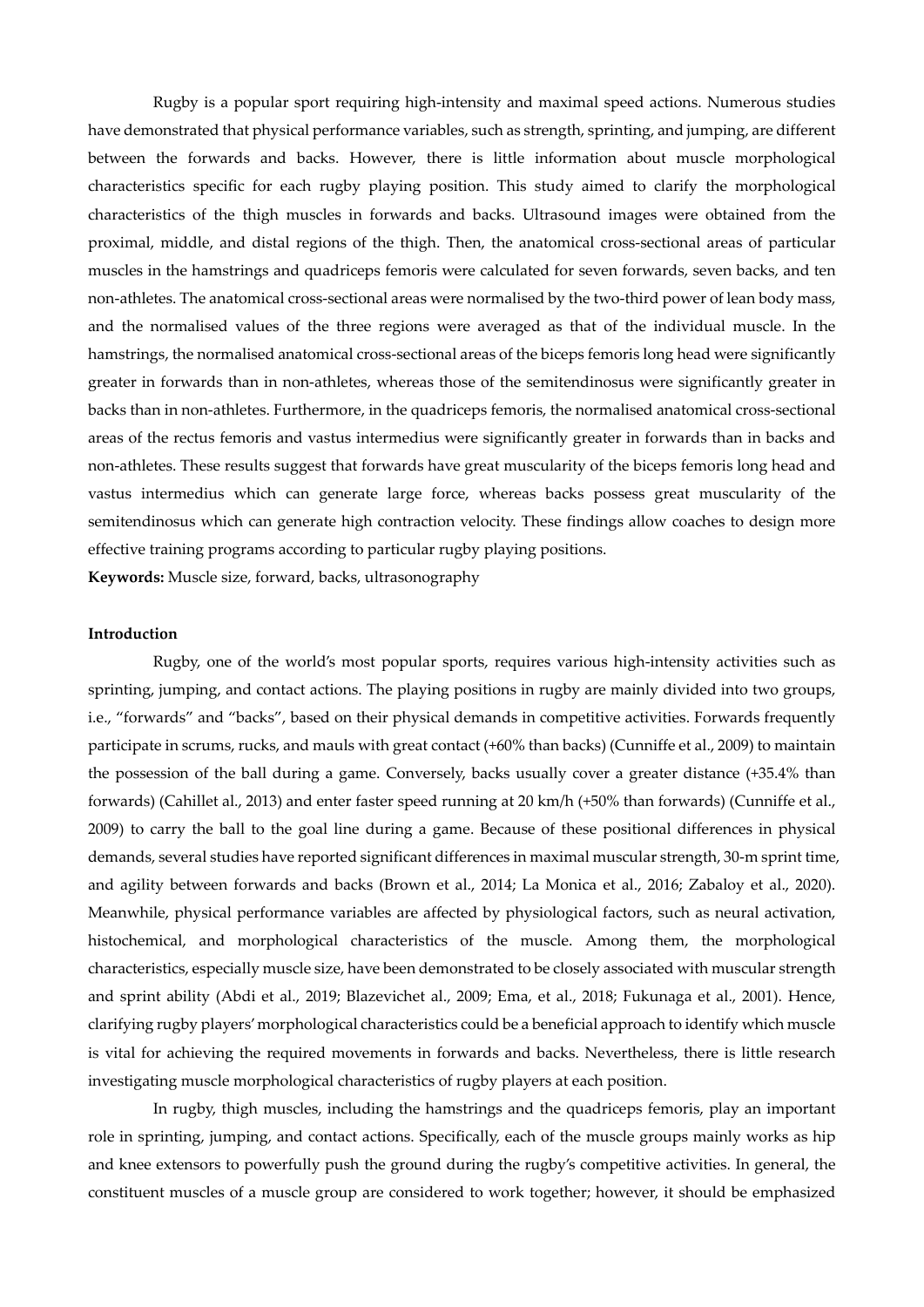that particular muscles of the hamstrings and quadriceps femoris have different morphological and functional features. For example, in the hamstrings, the biceps femoris long head (BFlh) and the semimembranosus (SM) possess large physiological cross-sectional area, whereas the semitendinosus (ST) and the biceps femoris short head (BFsh) have long muscle fibres (Woodley and Mercer, 2005). Furthermore, in the quadriceps femoris, the vastus lateralis (VL) and the vastus intermedius (VI) possess a larger physiological cross-sectional area compared to that of the rectus femoris (RF) and the vastus medialis (VM) (Massey et al., 2015). These morphological features suggest that BFlh, SM, VL, and VI contribute to the generation of large forces, while ST and BFsh contribute to the generation of high contraction velocities in competitive movements (Lieber and Friden, 2000). It has been shown that daily competitive activities strongly affect muscularity in athletes (Ema et al., 2018; Hoshikawa et al., 2010). Since forwards frequently take part in contact actions which require lower joints to produce great torque, while backs usually participate in sprinting and jumping which require high contraction velocities of lower-limb muscles, the morphological characteristics of thigh muscles may differ between forwards and backs. A previous study reported that forwards had a larger muscle size of VL compared to that of backs (La Monica et al., 2016). However, the previous study did not examine the morphological characteristics of the other thigh muscles. Hence, it remains unknown whether the morphological characteristics of the thigh muscles are specific to playing positions.

Therefore, this study aimed to clarify the morphological characteristics of the thigh muscles (i.e., particular muscles of the hamstrings and quadriceps femoris) in forwards and backs in male collegiate rugby players. We hypothesised that forwards would show greater muscularity of BFlh, SM, VL, and VI which are designed to generate large force, whereas backs would exhibit greater muscularity of ST and BFsh which are suitable to generate high contraction velocity. This investigation attempted to provide a deeper understanding of morphological differences between forwards and backs, what would allow coaches to design more effective training programs according to specific rugby playing positions.

## **Methods**

#### *Participants*

Fourteen male collegiate rugby athletes (age:  $20.6 \pm 1.4$  years, body height:  $176.7 \pm 6.2$  cm, body mass:  $89.8 \pm 12.5$  kg) and 10 non-athletes (age:  $23.3 \pm 0.5$  years, body height:  $172.4 \pm 7.1$  cm, body mass:  $65.8 \pm 8.0$  kg) participated in this study. The rugby athletes' team stood third in the All-Japan University Rugby Football Championship two years ago. Overall, they had an average of  $11.9 \pm 3.7$  years of competitive rugby experience. Additionally, nine of them belonged to the Japanese national rugby team which includes players under 18 and/or 20 years. They were grouped in this study as either forwards ( $n = 7$ ) or backs ( $n = 7$ ) based on their competitive experience. Both groups normally participated in seven weekly training sessions (five rugby sessions and two sessions of resistance training, and sprint running) and underwent identical resistance training programs. There were no significant positional differences in age (forwards: 20.6 ± 1.1 years, backs:  $20.6 \pm 1.7$ ) or rugby experience (forwards:  $11.4 \pm 4.0$  years, backs:  $12.3 \pm 3.6$ ). Meanwhile, non-athletes did not engage in conventional sports activities for at least two years. None of the participants had musculoskeletal injuries over the past two years. All participants were carefully informed of the purpose and procedures and gave written informed consent prior to participation in the study. All experimental protocols were approved by the research ethics committee of the authors' institution and based on the Declaration of Helsinki. *Experimental design*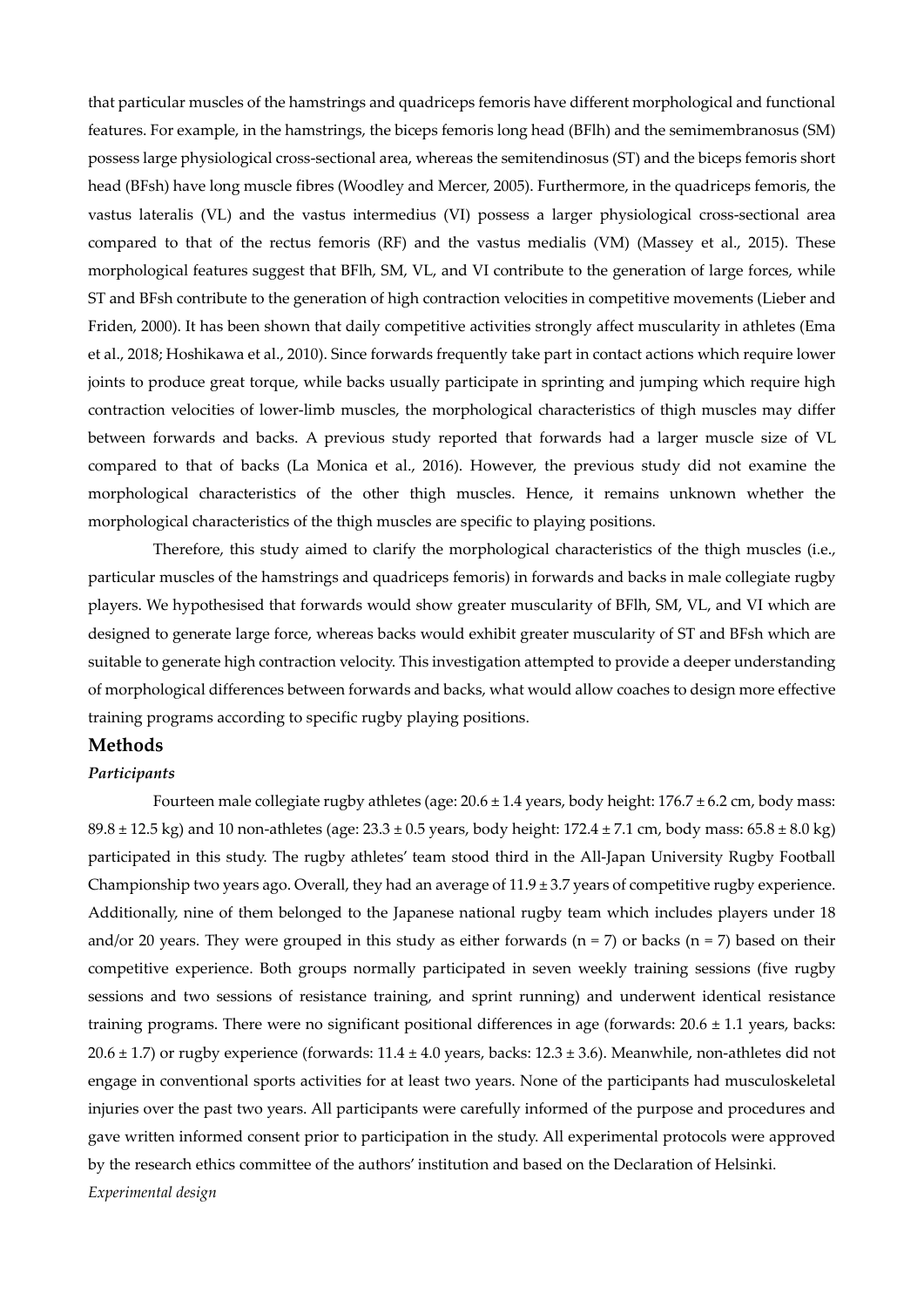To achieve the goal of this study, anatomical cross-sectional areas (ACSAs) of particular hamstring (BFlh, BFsh, ST, and SM) and quadriceps muscles (RF, VL, VM, and VI) were determined from the proximal, middle, and distal regions using an extended field of view ultrasonography. The ACSAs of the individual muscles were then compared among forwards, backs, and non-athletes.

### *Procedures*

The thigh length (i.e., the distance between the greater trochanter and popliteal crease) was measured on the dominant leg. If the participant had a history of severe injuries (e.g., hamstring strain injury of grade 3 and/or anterior cruciate ligament injury), the non-injured leg was used for the measurements. The locations at 35%, 50%, and 65% of the thigh length were marked as an axial perpendicular line and defined as the proximal, middle, and distal regions, respectively. For ACSA measurements of the hamstrings, participants were required to lie prone on a massage bed at 0° of knee flexion. For ACSA measurements of the quadriceps femoris, they were asked to lay supine on the bed with 30° of knee flexion because the edges of VL and VM were in contact with the bed at 0° of knee flexion. Ultrasound images were acquired from the proximal, middle, and distal regions of the thigh-length using an extended field of view ultrasonography (EUP-L53, 6–10 MHz, 64 mm field of view, Noblus, Hitachi, Tokyo, Japan) (Figure 1). After applying transmission gel between the skin and the scanner, the probe was moved slowly and carefully on the transverse plane perpendicular to the femur, from the medial to the lateral side of the thigh in each region. A leather belt was attached to the participant's thigh with minimal pressure to keep the probe perpendicular to the femur. All ultrasound measurements were performed by the same investigator with more than three year experience in musculoskeletal ultrasonography.

 From each ultrasound image, the ACSA of particular hamstring (BFlh, ST, and SM) and quadriceps femoris muscles (RF, VL, VM, and VI) were analysed twice at the proximal, middle, and distal regions of the thigh using Image J software (version 1.52, National Institutes of Health, Bethesda, MD, USA). The ACSAs of BFsh were calculated twice in only the middle and distal regions, as the muscle is a monoarticular muscle which does not cross the hip joint. The average of the two values was used as the ACSA. For normalization of ACSAs, lean body mass was measured using the InBody 720 Body Composition Analyzer (Biospace Corporation, Seoul, Korea). The ACSAs were normalised by the two-third power of lean body mass (nACSA) (Hoshikawa et al., 2010). In particular muscles, nACSAs of two or three regions were averaged as the nACSA of each muscle. Although the measurement validity of this ultrasound technique has been already verified in some studies (Kositsky et al., 2020; Noorkoiv et al., 2010), we ensured test-retest reliability by acquiring two ultrasound images from each region of the thigh. The intraclass correlation coefficients of ACSAs of the two ultrasound images were 0.815–0.999. These values could be interpreted as "almost perfect" (Landis and Koch, 1997).

### *Statistical Analyses*

 All data are presented as means and standard deviation. In this study, each group had a small sample size, and the distribution of the data was partly non-Gaussian. Thus, the Kruskal-Wallis test was used to determine significant differences in the ACSA among the groups regarding particular muscle groups and muscles. If necessary, the Mann-Whitney *U* test was performed to identify which pairs indicated significant differences in the ACSA. The level of significance was set at 0.05. This was modified using the Benjamini and Hochberg method for multiple tests (Benjamini and Hochberg, 1995). Cohen's *d* was used to calculate the effect sizes. The values of 0.2, 0.5, and 0.8 were interpreted as small, medium, and large effects, respectively (Cohen,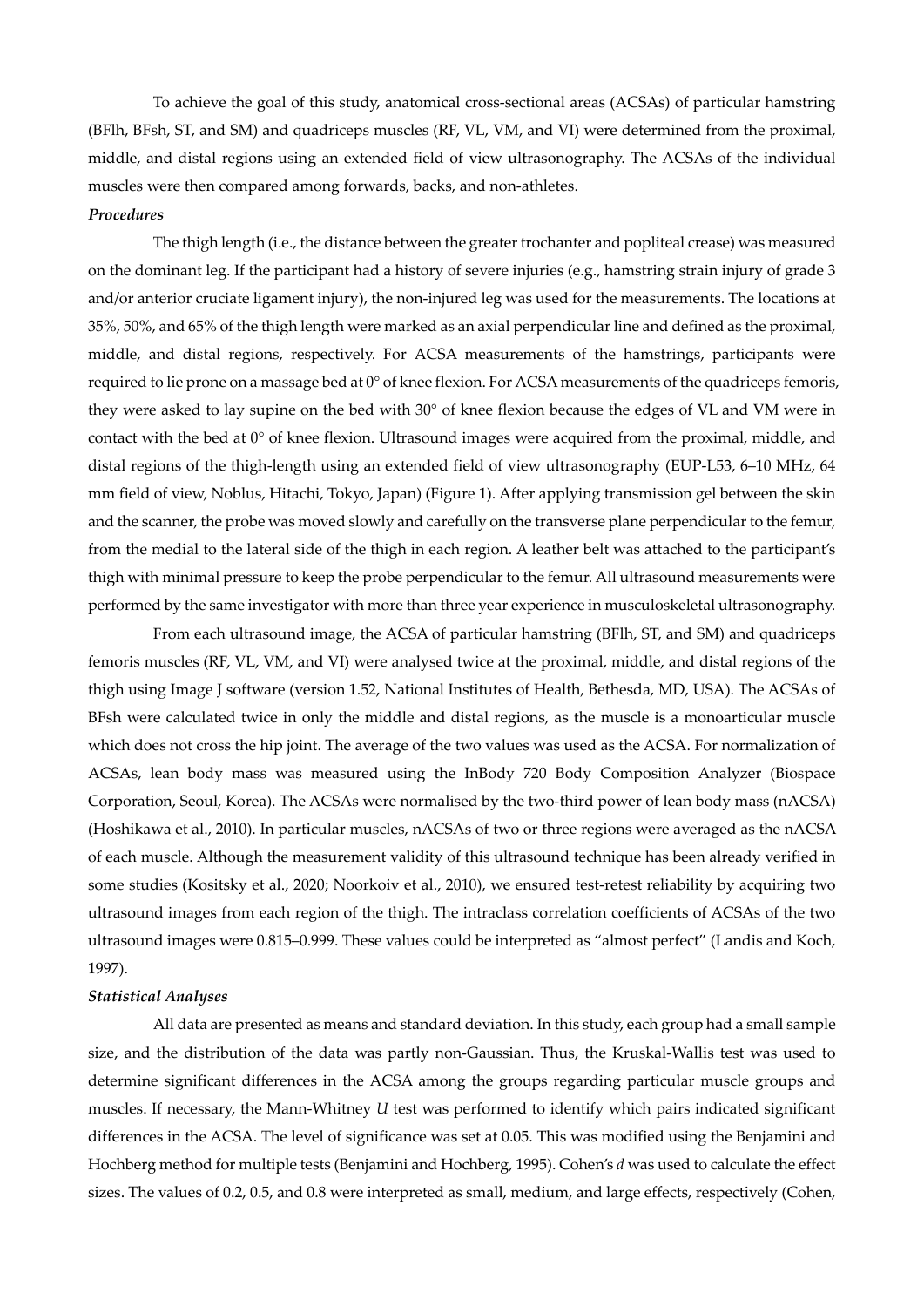1988). All statistical analyses were performed using SPSS software (version 25.0, IBM Corporation, Armonk, USA).

## **Results**

The Kruskal-Wallis test revealed significant inter-group differences in the nACSA in the quadriceps femoris ( $p = 0.001$ ), but not in the hamstrings ( $p = 0.069$ ) (Figure 2). The post hoc test showed that the nACSA of the quadriceps femoris was significantly greater in forwards than in backs ( $p = 0.003$ ,  $d = 1.95$ ) and nonathletes ( $p = 0.020$ ,  $d = 3.23$ ). This was also larger in backs than in non-athletes ( $p = 0.019$ ,  $d = 1.26$ ).

Within the hamstrings, there were significant inter-group differences in the nACSA in BFlh (*p* = 0.029) and ST (*p* = 0.026) (Figure 3A). The post-hoc test showed that the nACSA of BFlh was significantly greater in forwards than in non-athletes ( $p = 0.001$ ,  $d = 0.91$ ), while the nACSA of ST was significantly greater in backs than in non-athletes ( $p = 0.015$ ,  $d = 1.27$ ). Within the quadriceps femoris, significant inter-group differences in the nACSA were found in RF (*p* = 0.001), VL (*p* = 0.002), and VI (*p* = 0.002) (Figure 3B). The nACSA of RF was also significantly greater in forwards than in backs (*p* = 0.026, *d* = 1.54) and non-athletes (*p* < 0.001, *d* = 3.16) and was also larger in backs than in non-athletes (*p* = 0.019, *d* = 1.33). In VL, both forwards (*p* = 0.002, *d* = 2.82) and backs (*p* = 0.010, *d* = 1.61) had a significantly greater nACSA than that of non-athletes, whereas forwards had a significantly larger nACSA of VI compared to that of backs ( $p = 0.002$ ,  $d = 2.67$ ) and non-athletes ( $p = 0.003$ ,  $d =$ 2.99).

#### **Discussion**

The present results indicate that the nACSA of BFlh is greater in forwards than in non-athletes, whereas the nACSA of ST is greater in backs than in non-athletes. Additionally, nACSAs of RF and VI are larger in forwards than in backs and non-athletes. These results partly support our hypothesis and suggest that forwards have great muscularity of BFlh and VI which can generate large force, whereas backs possess great muscularity of ST which can generate high contraction velocity. To date, positional differences in muscle size have been examined only in VL; however, no information on the morphological characteristics of the other thigh muscles have been provided (La Monica et al., 2016). Thus, to the best of our knowledge, this is the first study to demonstrate that morphological characteristics of thigh muscles are specific to rugby playing positions.

 Compared to backs and non-athletes, forwards had greater muscularity of BFlh, VI, and RF. During games and daily competitive training, forwards frequently participate in contact actions such as scrums, rucks, and mauls. During these movements, each of the muscles in the hamstrings and quadriceps femoris would need to produce great extension torques of the hip and knee joints to push the ground powerfully. Among the hamstring muscles, physiological cross-sectional areas are larger in BFlh and SM than in BFsh and ST, suggesting that the former muscles contribute more to generation of large forces (Woodley and Mercer, 2005). Moreover, BFlh has the longest moment arm for hip extension across all hip joint angles (Arnold et al., 2000; Visseret al., 1990). Since the magnitude of muscle torque is the product of muscle force and its moment arm, BFlh is likely to have a great potential for generating hip extension torque in the hamstrings. In fact, the normalised electromyographic activity was reported to be higher in BFlh than in ST and SM during hip extension exercise (Bourne et al., 2017). The magnitude of muscle activation during an exercise is associated with the muscle hypertrophy pattern following a long-term training intervention (Wakahara et al., 2013);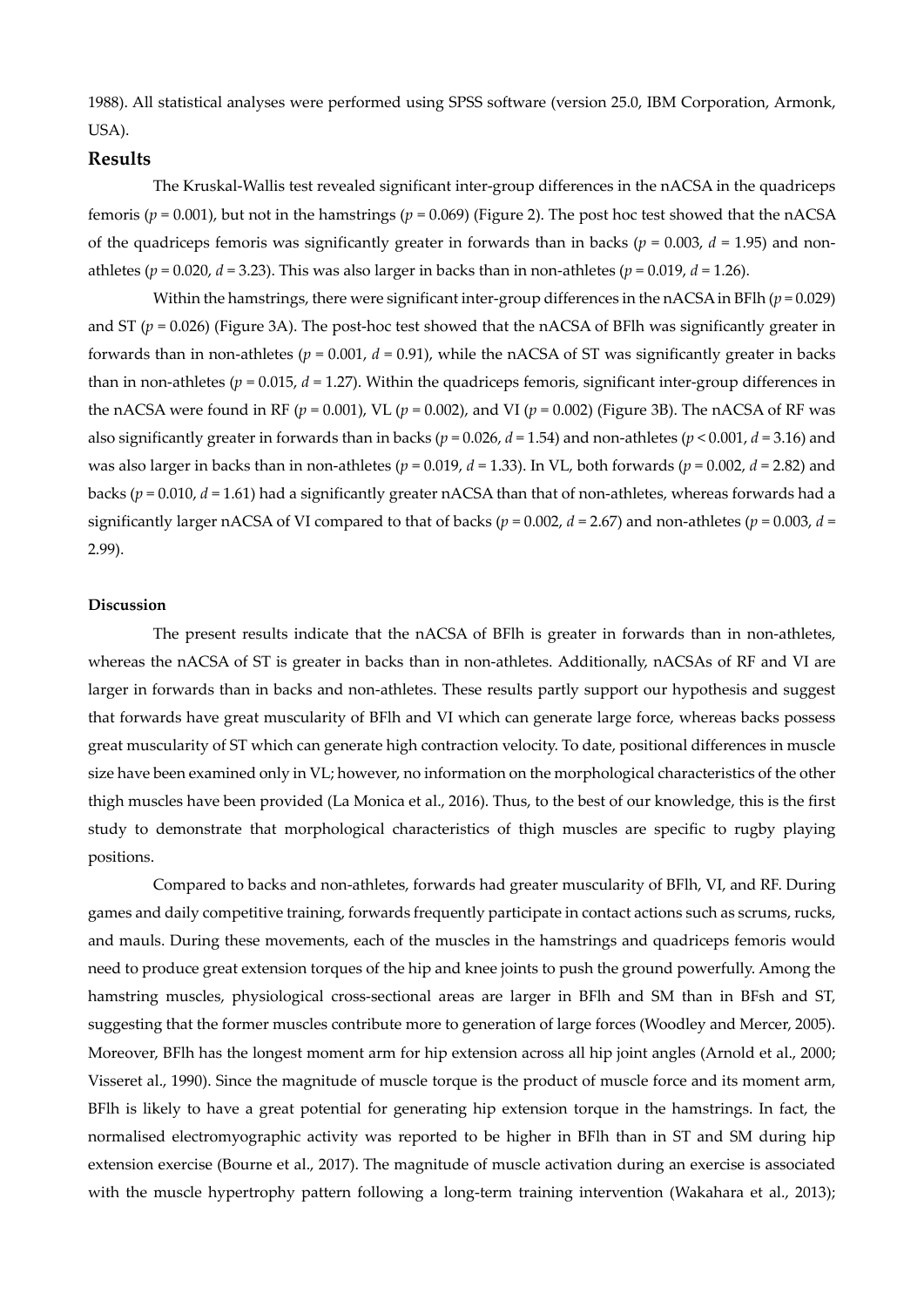therefore, the competitive movements which require large hip extension torque may lead to greater BFlh muscularity in forwards.

Regarding greater muscularity of VI in forwards, its moment arm for knee extension is similar to that of the other quadriceps femoris muscles across all knee joint angles (Visser et al., 1990). However, VI possesses the largest physiological cross-sectional area, which could provide approximately one-third of the forcegenerating capacity of the quadriceps femoris (Akima et al., 2007; Massey et al., 2015). Moreover, an electromyographic study suggested that VI contributed up to 50% of the knee extension torque during submaximal isometric contraction (Zhang et al., 2003). Thus, VI primarily contributes to the generation of knee extension torque in competitive activities with great contacts. In addition, forwards in this study also showed greater muscularity of RF, despite having the least physiological cross-sectional area among the quadriceps femoris muscles (Massey et al., 2015). Its underlying mechanism is unclear; however, the biarticular nature of RF may be implicated. In the quadriceps femoris, only RF is a biarticular muscle crossing knee and hip joints. It has been shown that the fascicle shortening velocity of the biarticular muscle is affected by both the proximal and distal joint angles. Specifically, the estimated muscle contraction velocity of RF was lower than that of the monoarticular vastus muscles during leg extension (Gregoire et al., 1984). In general, force-generating capacity depends on muscle contraction velocity; thus, RF could also greatly contribute to the torque production during knee extension, especially in low angular velocity movements such as scrums, rucks, and mauls.

The present results indicate greater muscularity of ST in backs, who usually perform high-speed running in games and daily competitive training. It is known that ST has the longest fascicle length among the hamstring muscles (Woodley and Mercer, 2005). Since fibre length is a determinant of the maximal shortening velocity of the muscle (Bodine et al., 1982), ST could generate a large torque in high-velocity movements, such as sprinting and jumping (Lieber and Friden, 2000). During maximum speed sprinting, normalised electromyographic activation was greater in ST than in BFlh (Higashihara et al., 2018). In addition, the muscle volume of ST in sprinters was 54% larger than that in non-athletes, whereas these differences were only 20– 26% for the other hamstring muscles (Handsfield et al., 2017). Based on these findings, competitive activities which require high-speed running result in greater muscularity of ST in backs.

 Contrary to a previous study which showed greater muscularity of VL in forwards (La Monica et al., 2015), no positional differences in the nACSA of VL were demonstrated in the present study. This discrepancy in results can be explained by the fact that ACSAs were represented as absolute values in the previous study (La Monica et al., 2015), while these were expressed as normalised values in our study. Our results add new information that relative muscle size of VL to lean body mass is not position-specific in rugby players. Furthermore, the mean rugby experience was substantially longer in athletes included in this study (mean of  $11.9 \pm 3.7$  years) than that in the previous research (mean of 2.2 $\pm$ 2.2 years; La Monica et al., 2015). These facts provide a possibility that long-term competitive training of rugby may not necessarily induce specific morphological adaptation of VL according to the playing position.

 A deep understanding of athletes' morphological characteristics is essential to design an effective training program which enhances sports performance. However, in both training and research fields, the morphologies of rugby players have only been understood roughly by thigh length, thigh circumference, and body mass (La Monica et al., 2016; Zabaloy et al., 2020). Meanwhile, we provided possible evidence on which muscle is important for achieving the required movements in forwards and backs. In the present study,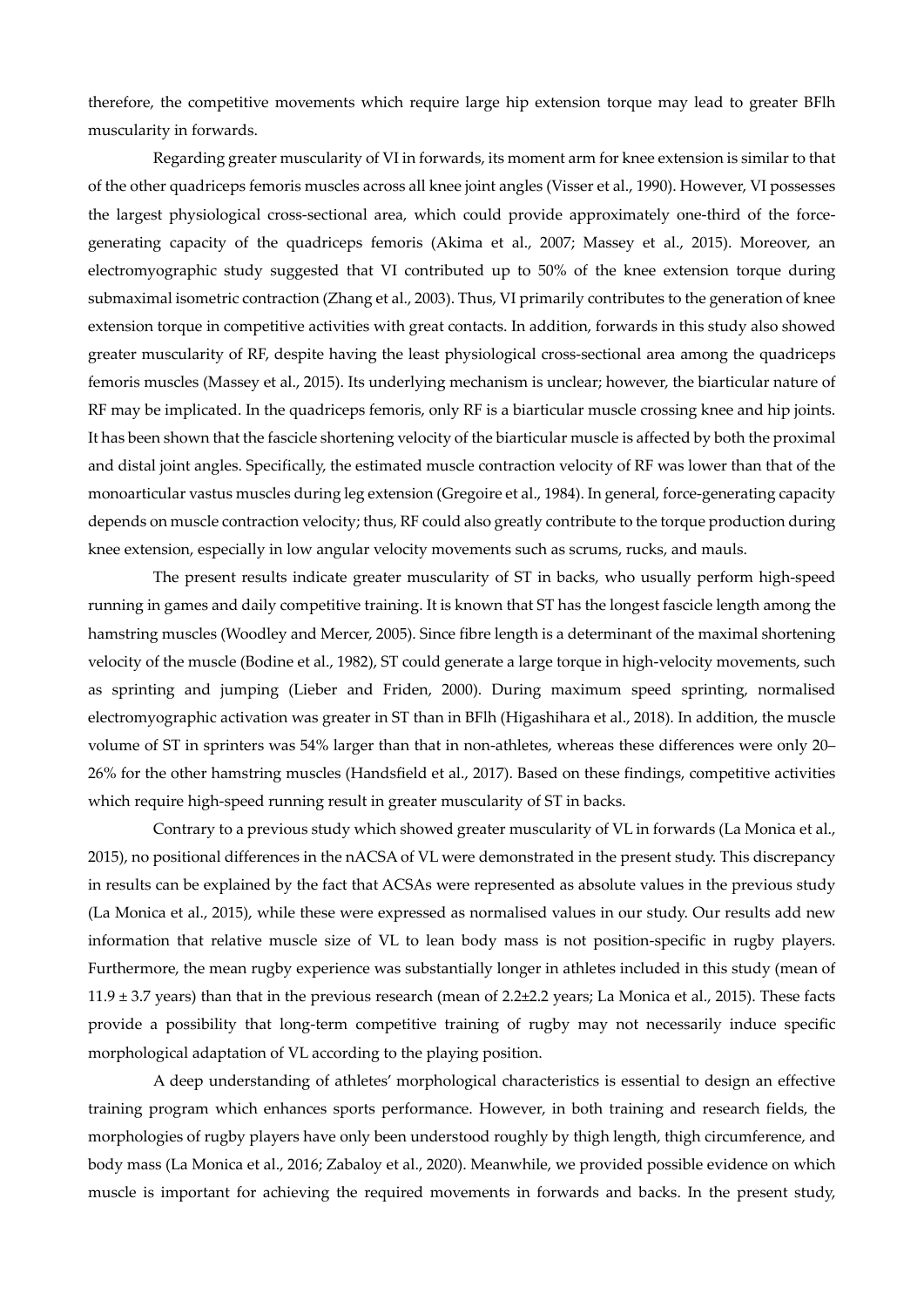forwards had great muscularity of BFlh, whereas backs had great ST muscularity. A recent study showed that the transverse relaxation time of BFlh greatly changed after hip extension exercise (e.g., stiff-leg deadlift), while that of ST significantly changed after knee flexion exercise (e.g., Nordic hamstrings) (Ono et al., 2010ab). Thus, each of the hip extension and knee flexion exercises would be recommended for forwards and backs to efficiently improve their physical performances by developing a specific muscle within the hamstrings and quadriceps femoris. The present study also showed that forwards had greater muscularity of RF and VI than backs. It was reported that electromyographic activation in all regions of RF was greater during knee extension than during hip flexion (Miyamoto et al., 2012). Hence, knee extension exercises are more suitable for forwards to strengthen both RF and VI. Taken together, coaches need to carefully design training programs considering the different morphological characteristics between forwards and backs.

This study has limitations which should be addressed. Muscle morphological differences between forwards and backs may also be influenced by genetic predispositions and resistance training exercise routines. However, rugby players in our study had an average of  $11.9 \pm 3.7$  years of competitive rugby experience. Moreover, they routinely performed identical resistance training programs at a similar frequency. Thus, the unique morphological characteristics of each rugby position could be mainly attributed to their daily competitive activities.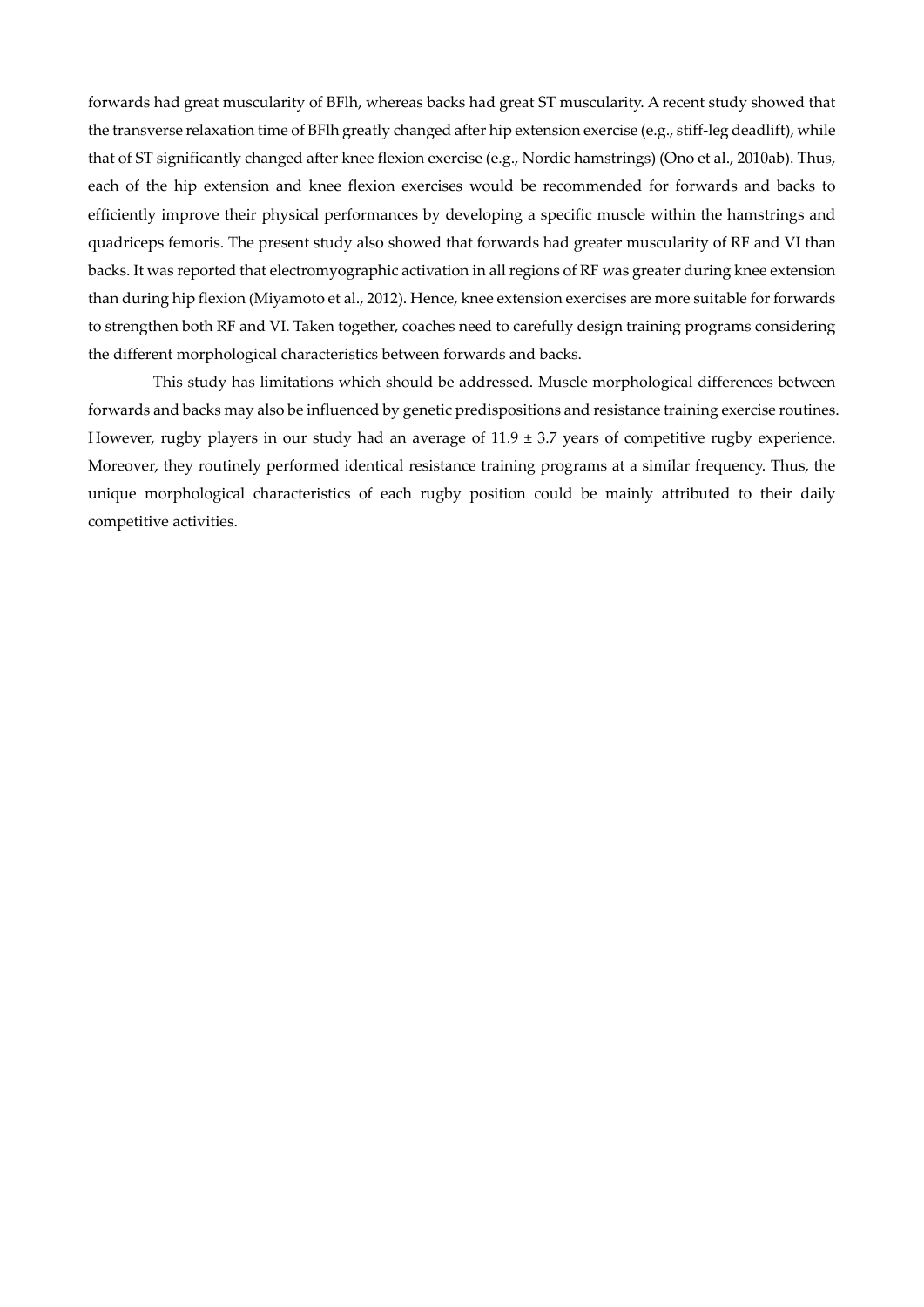#### **References**

- Abdi N., Hamedinia M.R. , Izanloo Z. , Hedayatpour N. (2019). The effect of linear and daily undulating periodized resistance training on the neuromuscular function and the maximal quadriceps strength. *Baltic Journal of Health and Physical Activity*, 11, 45-53. doi:10.29359/BJHPA.11.1.05
- Akima, H., Ushiyama, J.I., Kubo, J., Fukuoka, H., Kanehisa, H., & Fukunaga, T. (2007). Effect of unloading on muscle volume with and without resistance training. *Acta Astronaut*, 60(8–9), 728–736. https://doi.org/10.1016/j.actaastro.2006.10.006
- Arnold, A.S., Salinas, S., Asakawa, D.J., & Delp, S.L. (2000). Accuracy of muscle moment arms estimated from MRI-based musculoskeletal models of the lower extremity. *Comput Aided Surg*, 5(2), 108–119. 10.1002/1097- 0150(2000)5:2<108::AID-IGS5>3.0.CO;2-2
- Benjamini, Y., & Hochberg, Y. (1995). Controlling the false discovery rate: a practical and powerful approach to multiple testing. *J Roy Stat Soc B*, 57(1), 289-300.
- Blazevich, A.J., Coleman, D.R., Horne, S., & Cannavan, D. (2009). Anatomical predictors of maximum isometric and concentric knee extensor moment. *Eur J Appl Physiol*, 105(6), 869–878. 10.1007/s00421-008-0972-7
- Bodine, S.C., Roy, R.R., Meadows, D.A., Zernicke, R.F., Sacks, R.D., Fournier, M., & Edgerton, V.R. (1982). Architectural, histochemical, and contractile characteristics of a unique biarticular muscle: the cat semitendinosus. *J Neurophysiol*, 48(1), 192-201. 10.1152/jn.1982.48.1.192
- Bourne, M.N., Williams, M.D., Opar, D.A., Al Najjar, A., Kerr, GK., & Shield, A.J. (2017). Impact of exercise selection on hamstring muscle activation. *Br J Sports Med*, 51(13), 1021–1028. 10.1136/bjsports-2015-095739
- Brown, S.R., Brughelli, M., Griffiths, P.C., & Cronin, J.B. (2014). Lower-extremity isokinetic strength profiling in professional rugby league and rugby union. *Int J Sports Physiol Perform*, 9(2), 358–361. 10.1123/ijspp.2013- 0129
- Cahill, N., Lamb, K., Worsfold, P., Headey, R., & Murray, S. (2013). The movement characteristics of English Premiership rugby union players. *J Sports Sci*, 31(3), 229–237. 10.1080/02640414.2012.727456
- Cohen, J., & Hillsdale, N.J. (1988). *Statistical power analysis for the behavioral sciences* (2nd ed). Lawrence Earlbaum Associates.
- Cunniffe, B., Proctor, W., Baker, J.S., & Davies, B. (2009). An evaluation of the physiological demands of elite rugby union using global positioning system tracking software. *J Strength Cond Res*, 23(4), 1195–1203. 10.1519/JSC.0b013e3181a3928b
- Ema, R., Sakaguchi, M., & Kawakami, Y. (2018). Thigh and psoas major muscularity and its relation to running mechanics in sprinters. *Med Sci Sports Exerc*, 50(10), 2085–2091. 10.1249/MSS.0000000000001678
- Fukunaga, T., Miyatani, M., Tachi, M., Kouzaki, M., Kawakami, Y., & Kanehisa, H. (2001) Muscle volume is a major determinant of joint torque in humans. *Acta Physiol Scand*, 172(4), 249–255. 10.1046/j.1365- 201x.2001.00867.x
- Gregoire, L., Veeger, H.E., Huijing, P.A., & van Ingen Schenau, G.J. (1984) Role of mono- and biarticular muscles in explosive movements. *Int J Sports Med*, 5(6), 301–305. 10.1055/s-2008-1025921
- Handsfield, G.G., Knaus, K.R., Fiorentino, N.M., Meyer, C.H., Hart, J.M., & Blemker, S.S. (2017). Adding muscle where you need it: non-uniform hypertrophy patterns in elite sprinters. *Scand J Med Sci Sports*, 27(10), 1050–1060. 10.1111/sms.12723
- Higashihara, A., Nagano, Y., Ono, T., & Fukubayashi, T. (2018). Differences in hamstring activation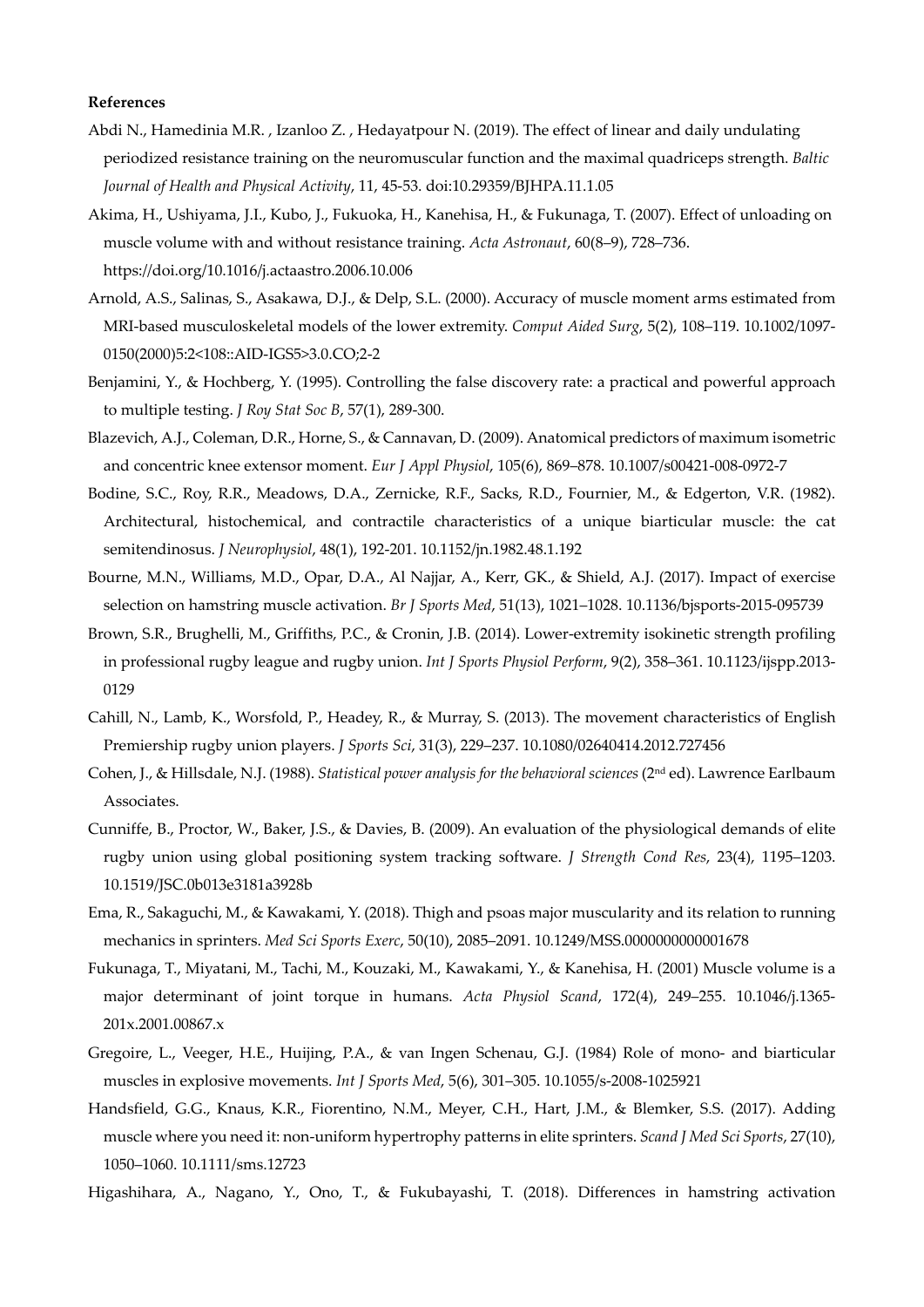characteristics between the acceleration and maximum-speed phases of sprinting. *Journal of Sports Sci*, 36(12), 1313–1318. 10.1080/02640414.2017.1375548

- Hoshikawa, Y., Muramatsu, M., Iida, T., Uchiyama, A., Nakajima, Y., & Kanehisa, H. (2010). Event-related differences in the cross-sectional areas and torque generation capabilities of quadriceps femoris and hamstrings in male high school athletes. *J Physiol Anthropol*, 29(1), 13–21. 10.2114/jpa2.29.13
- Kositsky, A., Gonçalves, B.A., Stenroth, L., Barrett, R.S., Diamond, L.E., & Saxby, D.J. (2020). Reliability and validity of ultrasonography for measurement of hamstring muscle and tendon cross-sectional area. *Ultrasound Med Biol*, 46(1), 55-63. 10.1016/j.ultrasmedbio.2019.09.013
- La Monica, M.B., Fukuda, D.H., Miramonti, A.A., Beyer, K.S., Hoffman, M.W., Boone, C.H., Tanigawa, S., Ran,
- W., David, D.C., Jeffrey, R., & Hoffman, J.R. (2016). Physical differences between forwards and backs in American collegiate rugby players. *J Strength Cond Res*, 30(9): 2382–2391. 10.1519/JSC.0000000000001388
- Landis, J.R., & Koch, G.G. (1997). The measurement of observer agreement for categorical data. *Biometrics*, 159- 174.
- Lieber, R.L., & Fridén, J. (2000). Functional and clinical significance of skeletal muscle architecture. *Muscle and Nerve*, 23(11), 1647–1666*.* 10.1002/1097-4598(200011)23:11<1647::aid-mus1>3.0.co;2-m
- Massey, G., Evangelidis, P., & Folland, J. Influence of contractile force on the architecture and morphology of the quadriceps femoris. (2015). *Exp Physiol*, 100(11), 1342–1351. 10.1113/EP085360
- Miyamoto, N., Wakahara, T., & Kawakami, Y. (2012). Task-dependent inhomogeneous muscle activities within the bi-articular human rectus femoris muscle. *Plos One*, 7(3), e34269. 10.1371/journal.pone.0034269
- Noorkoiv, M., Nosaka, K., & Blazevich, A.J. (2012). Assessment of quadriceps muscle cross-sectional area by ultrasound extended-field-of-view imaging. *Eur J Appl Physiol*, 109(4), 631-639. 10.1007/s00421-010-1402-1
- Ono, T., Higashihara, A., & Fukubayashi, T. (2010a). Hamstring functions during hip-extension exercise assessed with electromyography and magnetic resonance imaging. *Res Sports Med*, 19(1), 42-52. 10.1080/15438627.2011.535769
- Ono, T., Okuwaki, T., & Fukubayashi, T. (2010b). Differences in activation patterns of knee flexor muscles during concentric and eccentric exercises. *Res Sports Med*, 18(3), 188-198. 10.1080/15438627.2010.490185
- Visser, J.J., Hoogkamer, J.E., Bobbert, M.F., Huijing, P.A. (1990). Length and moment arm of human leg muscles as a function of knee and hip-joint angles. *Eur J Appl Physiol Occup Physiol*, 61(5–6), 453–460. 10.1007/BF00236067
- Wakahara, T., Fukutani, A., Kawakami, Y., & Yanai, T. (2013). Nonuniform muscle hypertrophy: its relation to muscle activation in training session. *Med Sci Sports Exerc*, 45(11), 2158–2165. 10.1249/MSS.0b013e3182995349
- Woodley, S.J., & Mercer, S.R. (2005). Hamstring muscles: architecture and innervation. *Cells Tissues Organs*, 179(3), 125–141. 10.1159/000085004.
- Zabaloy, S., Blanco, F., Carlos-Vivas, J., González, J. Determinant factors of physical performance in specific rugby playing positions. *Sci and Sports*. 10.1016/j.scispo.2020.06.011
- Zhang, L.Q., Wang, G., Number, G.W., Press, J.M., & Koh, J.L. (2003). In vivo load sharing among the quadriceps components. *J Orthop Res*, 21(3), 565–571. 10.1016/S0736-0266(02)00196-1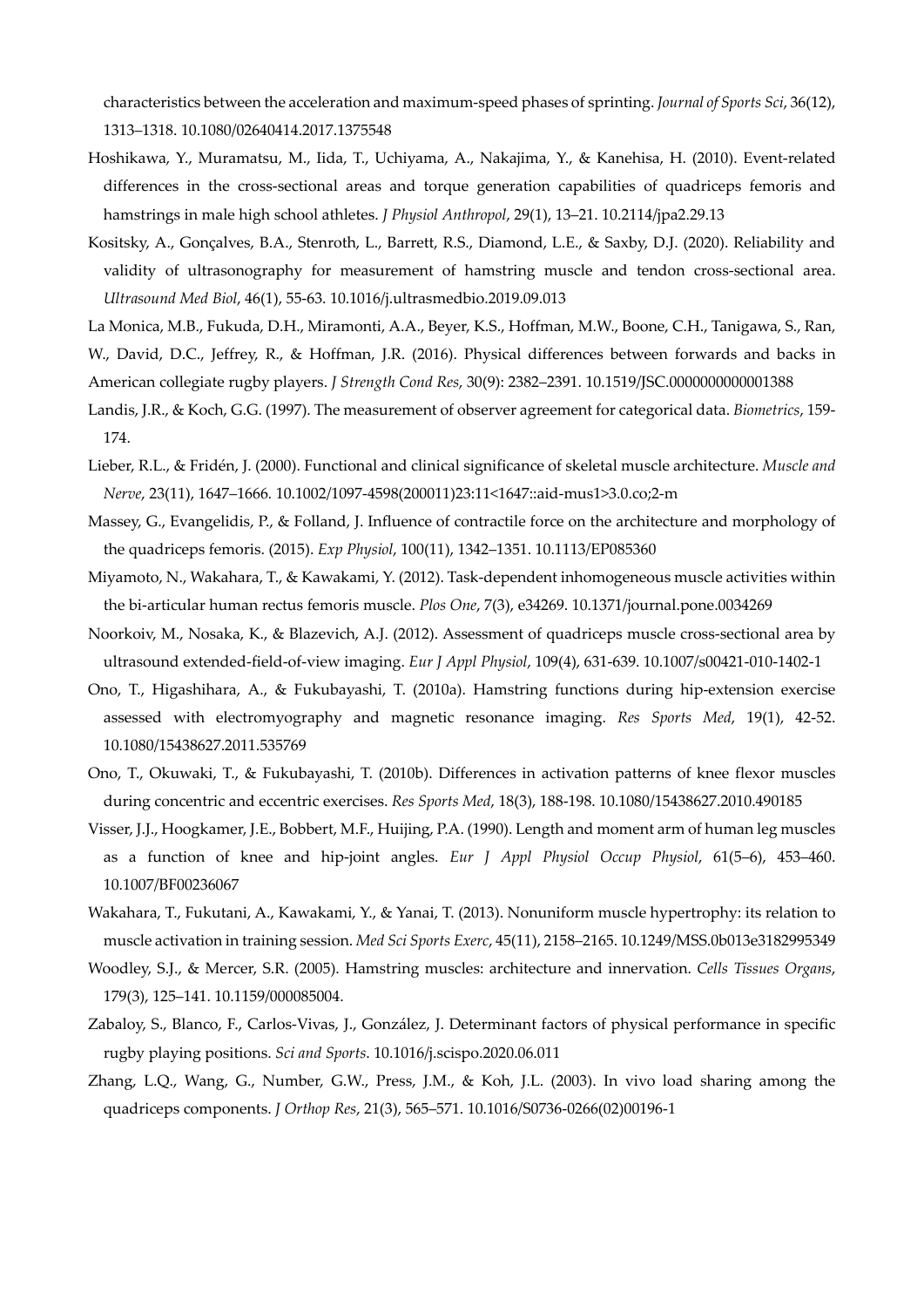

## **Figure 1.**

*Measurement locations of the anatomical cross-sectional area and example of the ultrasound images in the thigh muscles. The white broken line indicates the outline of individual muscles of the hamstring and quadriceps femoris. BFlh, biceps femoris long head; BFsh, biceps femoris short head; ST, semitendinosus; SM, semimembranosus; RF, rectus femoris; VL, vastus lateralis; VM, vastus medialis; VI, vastus intermedius.* 



# **Figure 2.**

*The normalised anatomical cross-sectional area of the hamstrings and quadriceps femoris in forwards (FW), backs (BK), and non-athletes (CON). \*Significant difference between the groups. HAM, hamstrings; QF, quadriceps femoris.*